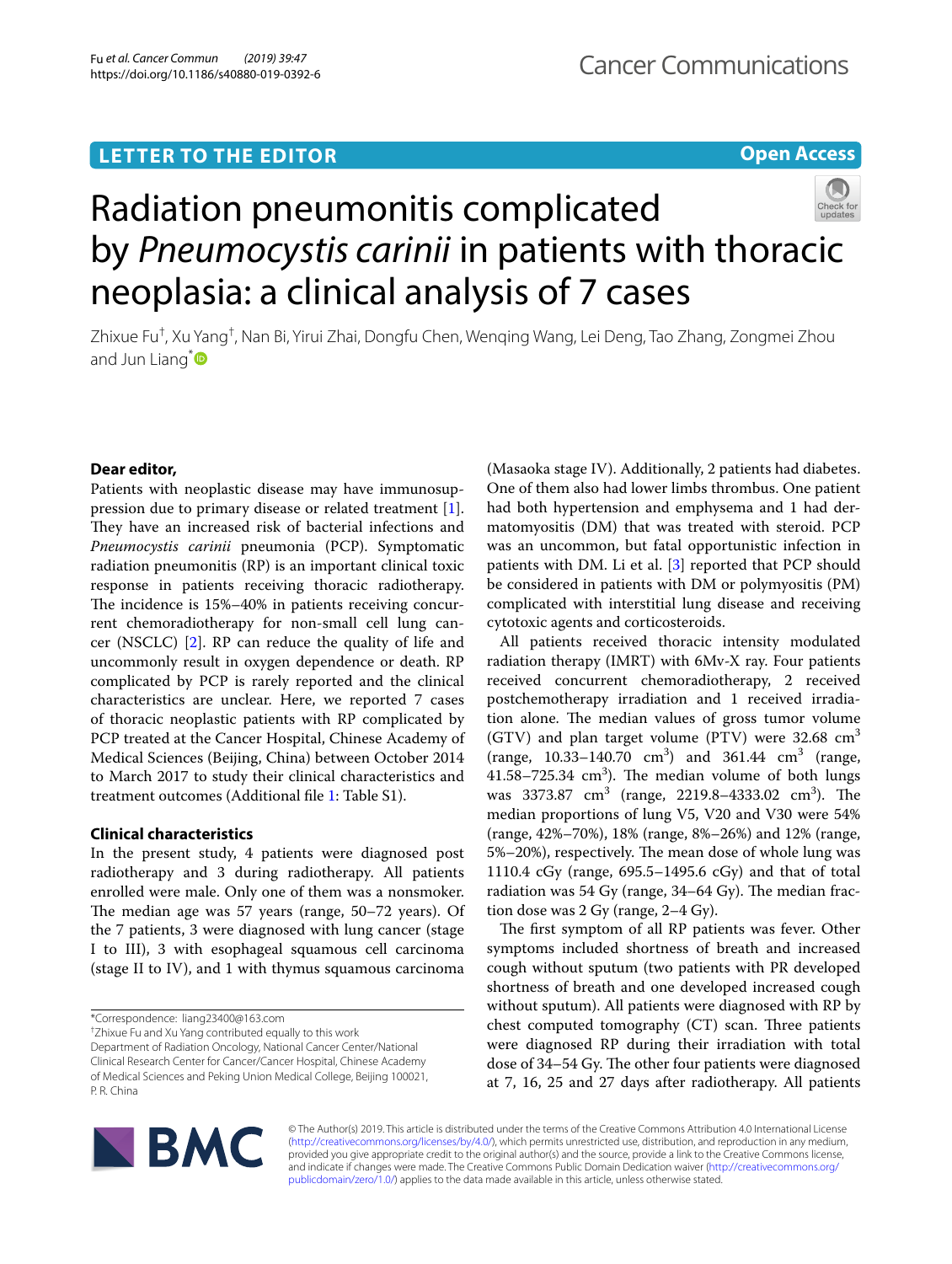received antibiotics and steroids. Three patients underwent 10 mg of dexamethasone injection, two 5 mg of dexamethasone injection and one received 30 mg of oral prednisone, twice per day. All symptoms improved significantly after RP treatment. The RP grade of all patients was grade 2 before the treatment. The second chest CT scan after 10 to 14 days of the RP treatment showed that the RP signifcant improvement in 5 and stable in 2 patients.

The patients was diagnosed PCP when they received steroids for treated RP. The patient with thymus cancer complicated with DM received 40 mg of oral prednisone daily to treat the DM, and developed fever after 31 days of treatment. The RP was subsequently confirmed by chest CT. PCP was diagnosed after a 10 mg of dexamethasone injection was given for the RP treatment. The median interval time from the beginning of the steroid treatment to the onset of PCP symptoms was 29.5 days (range, 15–39 days) days for all patients. Richards et al. [[4\]](#page-3-4) hypothesized that PCP should be considered in patients with atypical RP, whether it was atypical because of clinical course, degree of symptoms, or time-dose factors. In our study, however, RP was diagnosed in patients with typical symptom like fever and clinical course, such as during or within one month of irradiation. As the frst symptom of PCP, fever was noted in 6 patients and shortness of breath was observed in 1 patient. Kim et al. [\[5](#page-3-5)] reported that the most common symptom of PCP was fever (90.6%), followed by dyspnea (78.1%), cough (56.3%) and sputum (34.4%), for patients with non-Hodgkin lymphoma received chemotherapy. Therefore, careful followup for fever must be given during steroid tapered during RP treatment. The median time from the onset of the frst symptom of PCP to defnite PCP was 7 days (range, 3–9 days) for all patients.

All patients showed difuse pulmonary ground-glass attenuation when RP was diagnosed. There was no relationship between these fndings and irradiation felds. The chest  $CT$  at  $10-14$  days after RP treatment revealed a signifcant improvement in 5 patients and was stable for 2 patients. The chest CT at diagnosis of PCP showed diffuse, bilateral, fnely granular or reticular infltrates in 5 patients. Similar to RP, PCP presents with various atypical radiographic characteristics, including the relationship between the photographic fndings and PTV (Fig. [1](#page-1-0)). This result is controversial compared to other reports. Kim et al. [[6\]](#page-3-6) reported 1 case of lung cancer patients who developed PCP while receiving irradiation therapy. They found that the radiation site was spared and appeared as the "photographic negative of post-radiation pneumonia". Additionally, Forrest et al. [[7\]](#page-3-7) reported 2 cases of patients who developed PCP after lung irradiation. They suggested that the irradiated lung tissues could not support the growth of PCP. Panicek et al.  $[8]$  $[8]$  hypothesized that PCP infiltrated might avoid the irradiation field. They advised that the fnding of "photographic negative of

<span id="page-1-0"></span>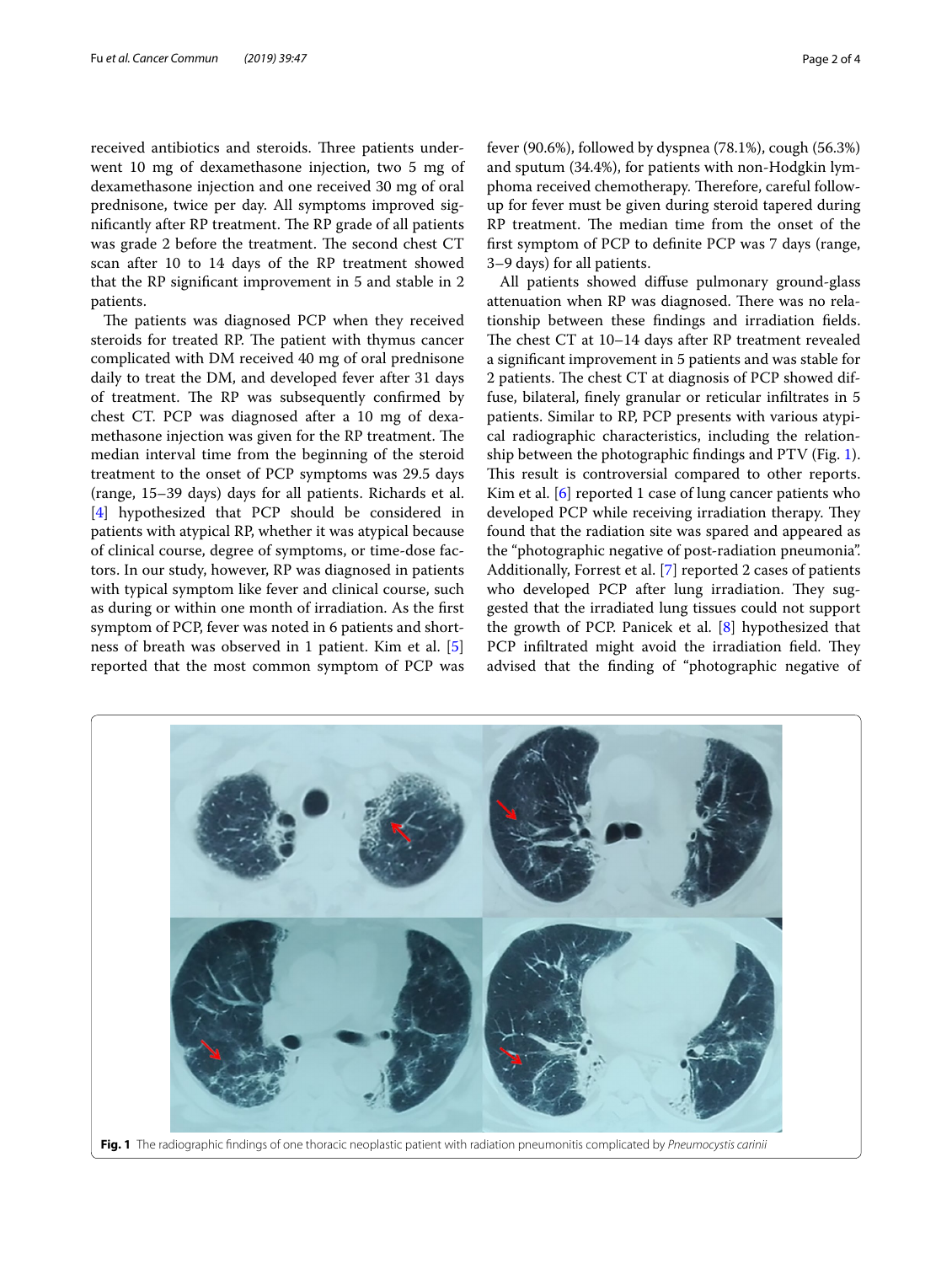post-radiation pneumonia" was helpful to diagnose PCP in immunocompromised patients. The reasons for the diferences between our study and that of other studies may include: (1) our patients received IMRT with more irradiation felds, while patients in other studies underwent two-dimensional radiation therapy only with limited irradiation felds; (2) our patients were diagnosed as RP complicated with PCP, but patients in other studies were diagnosed as PCP pneumonia without RP.

The *Pneumocystis carinii* nucleic acid tests of sputum were positive in 5 patients, and the PCR tests using the specimens of bronchoalveolar lavage (BAL) fluid were positive in 2 patients. One patient had cytomegalovirus (CMV) and Epstein–Barr virus (EBV) infection which were diagnosed by BAL specimen culture. One patient had CMV and candida albicans infection which were diagnosed by sputum culture. One patient had mycoplasma pulmonis infection. The patient with DM also had dermal candida albicans infection. Immunofuorescence assay was performed to detect *Pneumocystis jirovecii* using human and rodent pneucysts- and trophozoitesassociated monoclonal antibodies. PCP was difficult to diagnose for several reasons in the past: (1) examination of sputum samples were usually inconclusive; (2) alveolar lavage might detect PCP in few patients; (3) although lung biopsy samples are best for detecting PCP, the sampling method increases the incidence of related complications.

### **Treatment**

All of the patients we studied received trimethoprimsulfamethoxazole (TMP-SMX) at therapeutic dose and steroids continuously (Fig. [2\)](#page-2-0). Six patients with PCP were treated with TMP-SMX for 2–3 weeks, after that their sputum culture results turned PCP-negative. Only one patient died of severe pulmonary anaerobic infection

1 month after the diagnosis of PCP. TMP-SMX has achieved great success in inhibiting PCP by inhibiting folate synthesis. However, it is unclear whether anti-PCP prophylaxis is necessary for patients with immunosuppression. Sepkowitz et al. [[1](#page-3-0)] hypothesized that prophylaxis with TMP-SMX was highly efective in preventing PCP and was associated with reduced mortality in patients with neoplastic disease. Colby et al. [\[9](#page-3-9)] described that the development of defnite PCP was not associated with a poor prognosis. Thus, as long as the patients were cautiously observed, it was not too late to start anti-PCP therapy after the symptoms of PCP manifest. All of the PCP patients we studied were successfully treated with TMP-SMX. However, we thought that prophylaxis with TMP-SMX might not be necessary for patients with PCP. Walzer et al. [[10\]](#page-3-10) thought that successful treatment depended upon early recognition of PCP.

## **Survival outcomes**

The last follow-up time was on May 1, 2017, with the median follow-up time of 15 months (range, 5–21 months). Three patients of our study died, including one esophageal cancer patient who survived for 3.5 months died of severe pulmonary infection 1 month after the diagnosis of PCP, one lung cancer patient with 21 months survival time died of local progression, and one with 16 months survival time died of distance metastases. None of our patients died of PCP. One patient died of severe pulmonary infection with anaerobion. The others have survived for 5–20 months.

In summary, during the use of steroids for treating RP, patients with thoracic neoplasia often develop fever before the diagnosis of PCP. The median interval time from the beginning of the steroid treatment to the onset of PCP symptoms was 1 month. Steroids and TMP-SMX were efective treatment for treating PCP.



<span id="page-2-0"></span>**Fig. 2** The radiographic fndings of one patient with radiation pneumonitis complicated by *Pneumocystis carinii* for three courses. **a** The CT image acquired before irradiation therapy. **b** The CT image acquired when RP complicated by PCP was diagnosed. **c** The CT image acquired after TMP-SMX treatment. *RP* radiation pneumonitis, *PCP Pneumocystis carinii* pneumonia, *TMP–SMX* trimethoprim–sulfamethoxazole